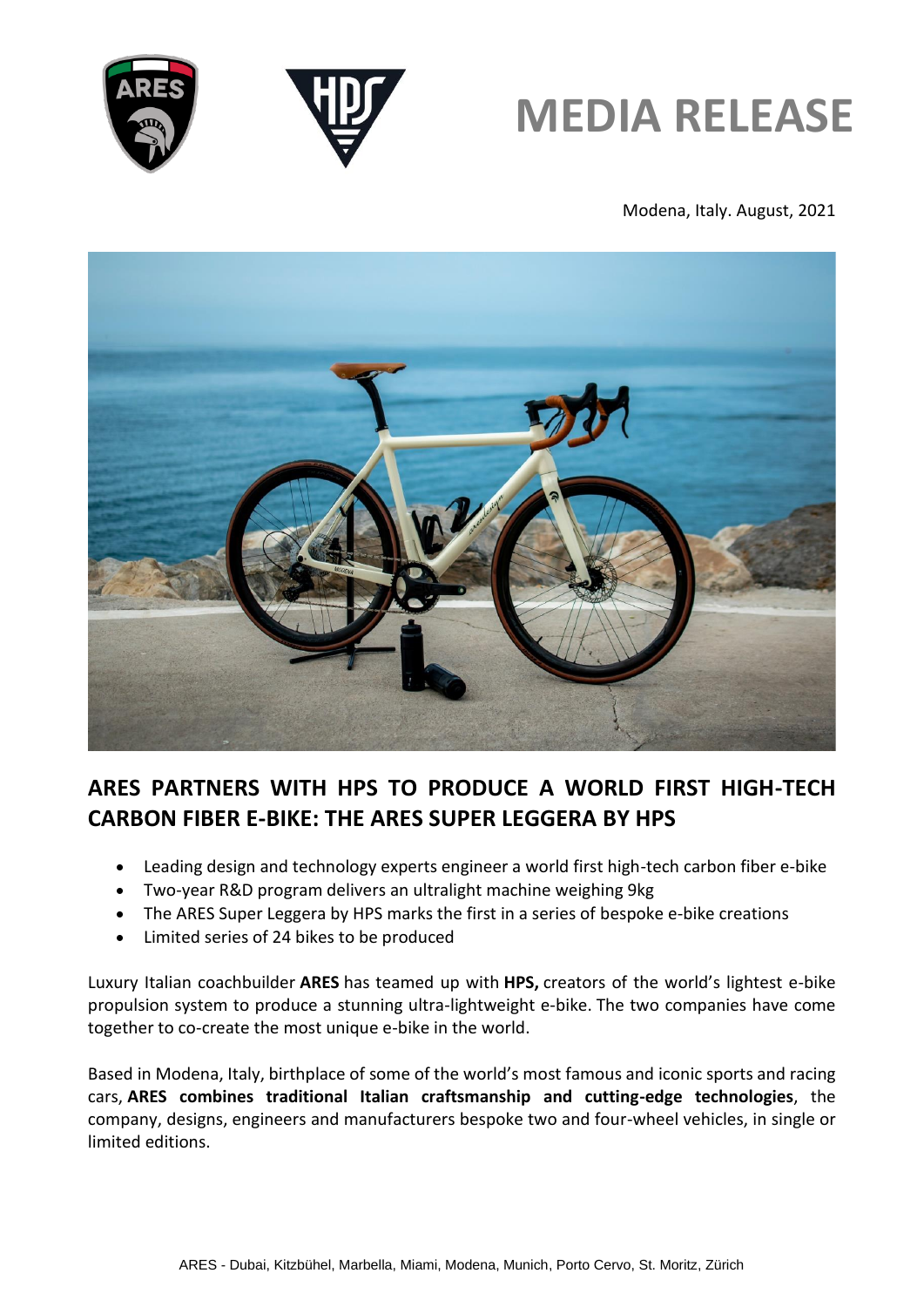



**HPS**, High Performance Systems, **develops advanced engineering solutions** for mobility and sport applications. **Applying technology from Formula 1**, it has created the r**evolutionary Watt Assist system for e-bikes** that allows it to equip a racing style bicycle with an electric motor that behaves and weighs the same as a top-of-the-range "traditional" model.

### **A joint venture**

ARES and HPS have worked together for two years carrying out countless tests in the laboratory and covering many thousands of kilometers on the road, using the experience of former professional cyclists to fine-tune the dynamic qualities of this racing style e-bike. ARES managing the design of the frame and the finishes; HPS providing its expertise on the mechanical and engineering side. The result is a high-tech carbon fiber bike that doesn't currently exist on the market: the **ARES Super Leggera by HPS** is a top-of-the-range e-bike weighing just 9kg, a world first.

### **Invisible assistance**

The **ARES Super Leggera by HPS** is a bike assisted by a revolutionary electric motor made without compromise, the result of an exclusive project made with the latest Formula 1 and aerospace technology. The components: motor, battery and electronic control unit are so compact and lightweight, they integrate perfectly into the carbon frame, are not seen and above all are not felt when pedaling with the power turned off. The balanced weight distribution was achieved by housing these components close to the bottom bracket area with a low center of gravity to give the bike a sporting ride characteristic. When you activate the electric motor system **you have a significant 200 watt "invisible" assistance**, which does not alter the dynamics and therefore the pleasure of pedaling, which remains similar to a top-of-the-range racing bike, even with the engine off.

## **The first ARES-HPS project**

The result of this first joint venture between ARES and HPS, is a limited series of 24 bikes. It was decided to make them in a beautiful iconic retro style, with handmade leather parts and round tube carbon fiber frame along with the color of bikes from the 60's-70's to combine technology with charm and beauty. The cost of these first limited edition bikes will be 18,950 euro.

### **Customisation**

Future customers can be involved in the creative process of their bike build, from the conception phase to the delivery of the finished product for personalised one-off creations. They will be able to work with ARES/HPS on sizing, colours, styles and special requests.

### **The carbon fiber frame**

An integral part of the customisation process is the frame itself, which will be fine-tuned in the ARES carbon fiber production department, ensuring the highest production quality is guaranteed. An exclusive product that combines craftsmanship and technology.

### **The research continues**

The collaboration between ARES and HPS is long-term. The two companies will continue to work together in the development of this product and offer something other than a racing style e-bike.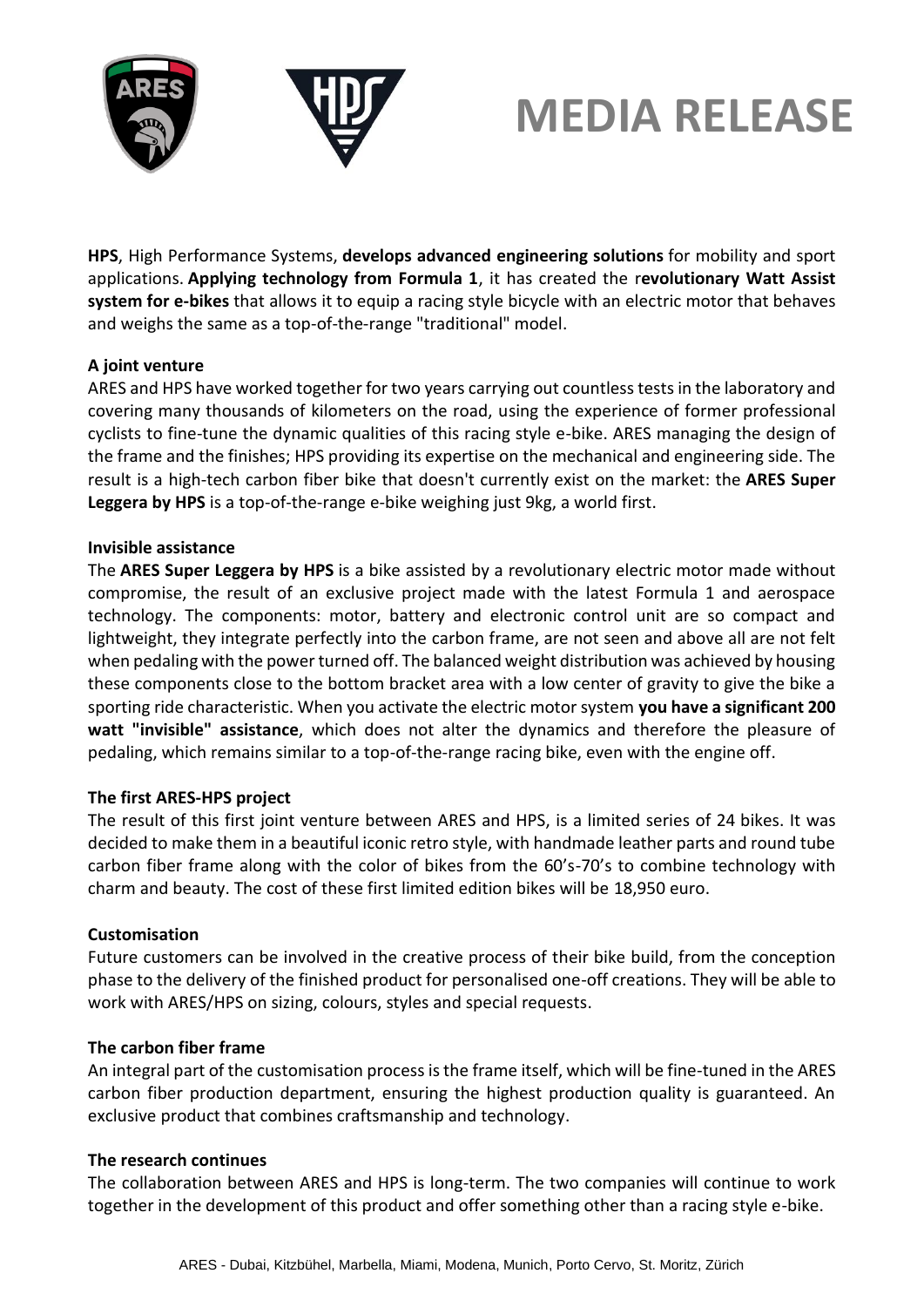

This first limited run project will be followed, in October, by a second series of assisted lightweight road bikes. Another innovative project, different from the first, it will offer different styles of bikes in terms of shapes, carbon weave and colors. Even more offerings will be joining the range in December, again taking advantage of the technologies developed together. A top of the range city bike will be offered, always equipped with a cutting-edge electric motor system.

**ARES-HPS bikes** will be exhibited and sold in **ARES showrooms** around the world:

**Modena** and **Porto Cervo**, Italy; **Dubai**, United Arab Emirates; **Kitzbühel**, Austria; **St Moritz** and **Zurich**, Switzerland; **Miami**, USA; **Munich**, Germany; **Puerto Banùs**, Spain; **Montecarlo**, Monaco.

The first series **ARES Super Leggera by HPS** is currently presented at the above locations.

The agreement between ARES and HPS is long-term, as **Dany Bahar**, co-founder and CEO of ARES, specifies: *"The collaboration with HPS will continue, we will work further in the development of this project. The first production of limited series bikes in August will be followed by a second limited series of top-of-the-range road bikes, always assisted with our technology but with even more demanding specifications. It will be a different project from the previous one which is retro in style: it will be very modern, in terms of shapes, materials and colors. And in December, again taking advantage of the technologies developed by our joint research, we will offer a high-end city bike, always equipped with an electric motor".*

*"I'm delighted to be working with Ares having been a huge fan of their work since I attended their amazing factory opening in 2014* – said **Harry Gibbings** founder and CEO of HPS.

*Because of the high precision and attention to detail required by HPS we had to find a partner with the same values, who like us, strive for perfection. ARES ticked every box and bring with them a great deal of knowledge and skill along with incredible design flare.*

*On a personal level, I've known Dany from our days in Formula One and working with Ferrari, so it's very gratifying to be partners in this exciting next step for HPS"*

– ends –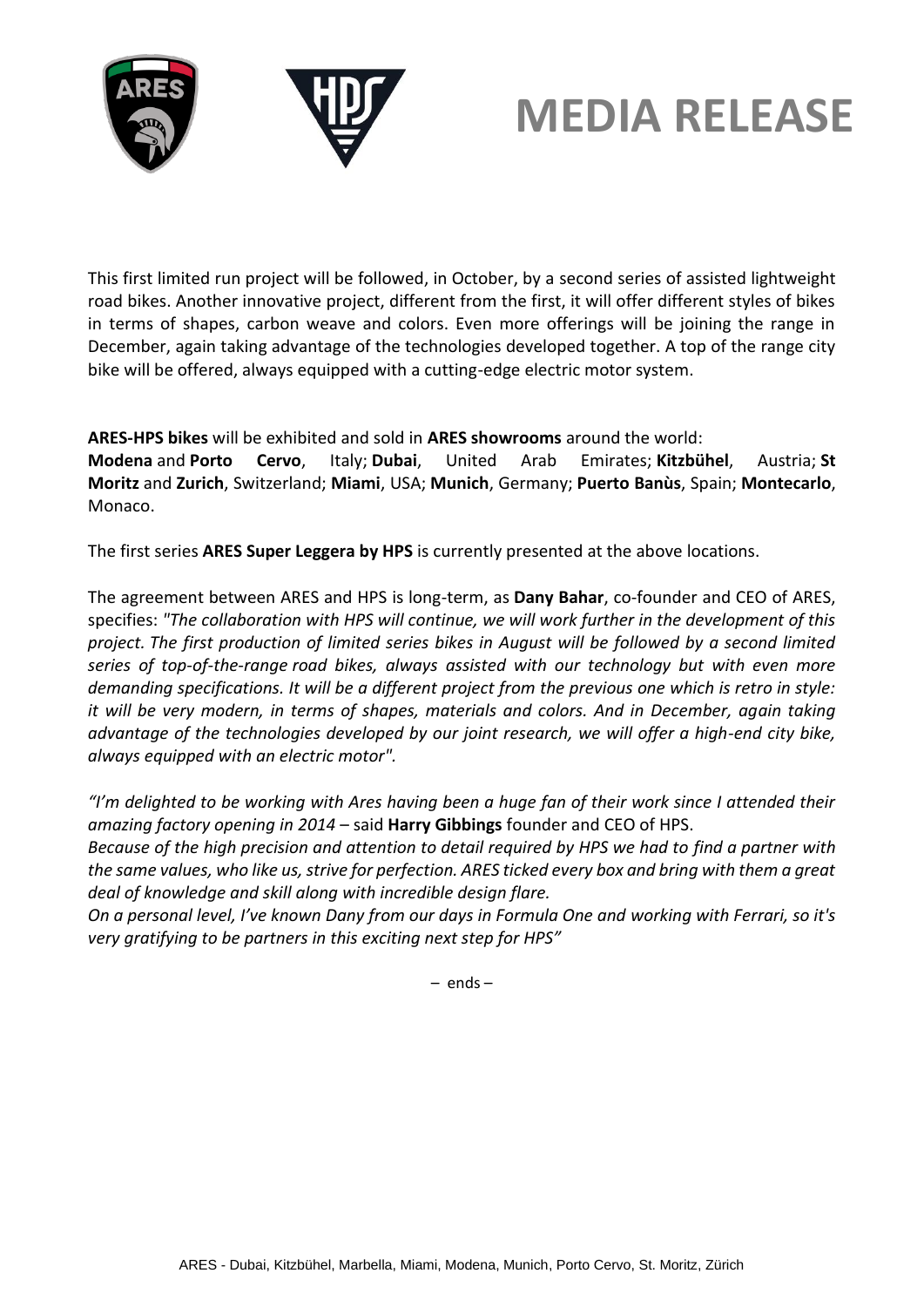



#### **ARES, ENGINEERS OF EMOTIONS**

ARES' unique facility delivers a new level of design, development, manufacture and sales of coach-built and unique cars in the heart of Italy and through an expanding global network of studios. The advanced 23,000 m<sup>2</sup> ARES facility in Modena opened in January 2018 and, in bringing all facets of coachbuilding under one roof, immediately set a new global standard for the design, development, production and handover of bespoke, personalised and unique cars.

ARES CEO and co-Founder Dany Bahar, along with his long-term Dubai-based business partner and ARES Executive Chairman, Waleed Al Ghafari, founded ARES and spotted the opportunity to move the coachbuilding business to another level of service by developing the world's first 'concept-to-creation' coachbuilding facility. Together they attracted a group of experienced and passionate multinational shareholders.

For the first time, every aspect of bringing automotive dreams to reality take place under one roof in rapid time and to an extremely high level of quality. It is a unique combination of luxury car brand resources with artisan principles and skills. Merging traditional Italian craftsmanship values with the advanced ones, ARES realises the dreams and visions of enthusiasts creating one-off, unparalleled vehicles, impossible to obtain elsewhere. To this end, a shared creative experience that aims at providing a completely tailor-made product. This is the ultimate answer to the ongoing demand for customisation and the desire to stand out from the crowd of our own time.

#### **HPS the company**

HPS (High Performance Systems) develops technologically advanced engineering solutions for mobility and sports applications. It was born five years ago in 2016 with a very specific goal to create and build the lightest and most sophisticated e-bike, a real top of the range.

A project without borders has succeeded: Swiss precision, German quality, Italian craftsmanship, Formula 1 engineering from Britain and Ireland, best European engineering talent, all created in Monte-Carlo headquarters. Cutting-edge technology was fundamental to the project, in fact innovation was the only way to reach the goal.

The HPS Domestique project is privately funded, with over 5 million euros being invested: this investment has allowed HPS to meet the rigorous design parameters set when creating such a small and light-weight system. Over 50% of the budget was invested in research and development, with the technical solutions developed being patented.